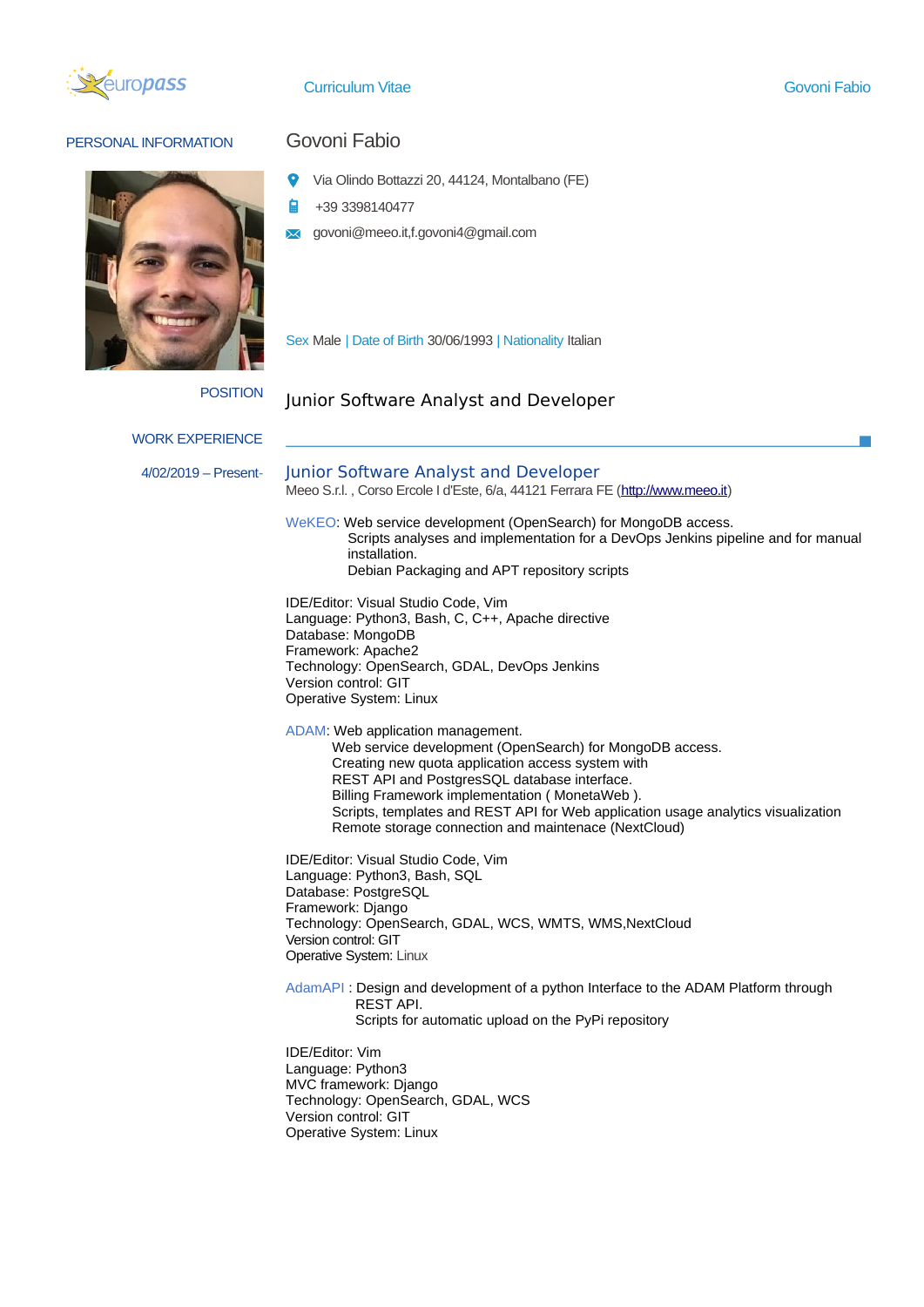

SSO : Web application management. Data storage and catalogue analytics

IDE/Editor: Visual Studio Code, Vim Language: Python3 Database: PostgreSQL Framework: Django Technology: WCS, WMTS, WMS Version control: GIT Operative System: Linux

RELIANCE: Data analisys for ingestion scripts and database(MongoDB) implementation. Python and bash scripts implementation for data ingestion from several catalogues. Web application management and maintenance

IDE/Editor: Visual Studio Code, Vim Language: Python3 Database: MongoDB Framework: Django Technology: PyMongo Version control: GIT Operative System: Linux

MAAP: Web services development (OpenSearch) for pycsw.

Data analisys for ingestion scripts and database implementation.

Python and bash scripts implementation for data ingestion from several catalogues.

IDE/Editor: Visual Studio Code, Vim Language: Python3 Database: PostgreSQL Framework: Django Technology: PostgreSQL Version control: GIT Operative System: Linux

#### **Other Projects:**

DAS: MongoDB distributed database design and configuration.

 Python and bash scripts implementation for data ingestion from several catalogues (Creodias Finder,STAC,AWS bucket) and providers. OpenSearch upgrade for new SSO support on catalogue and data management and policy.

IDE/Editor: Visual Studio Code, Vim Language: Python3, Bash, C, C++, Apache directive Database: MongoDB Technology: OpenSearch, GDAL, AWS cli, MongoDB, Apache2, Docker ,docker-compose Version control: GIT Operative System: Linux

Data Processing System and Orchestration: Development for new SSO integration on AWS

and Kubernetes pipelines.

 Orchestrator Development and DPS new REST API development

IDE/Editor: Visual Studio Code, Vim Language: Python3, Bash, C, C++, Apache directive Database: MongoDB Framework: Django Technology: OpenSearch, GDAL, AWS cli, MongoDB, Apache2 Version control: GIT Operative System: Linux